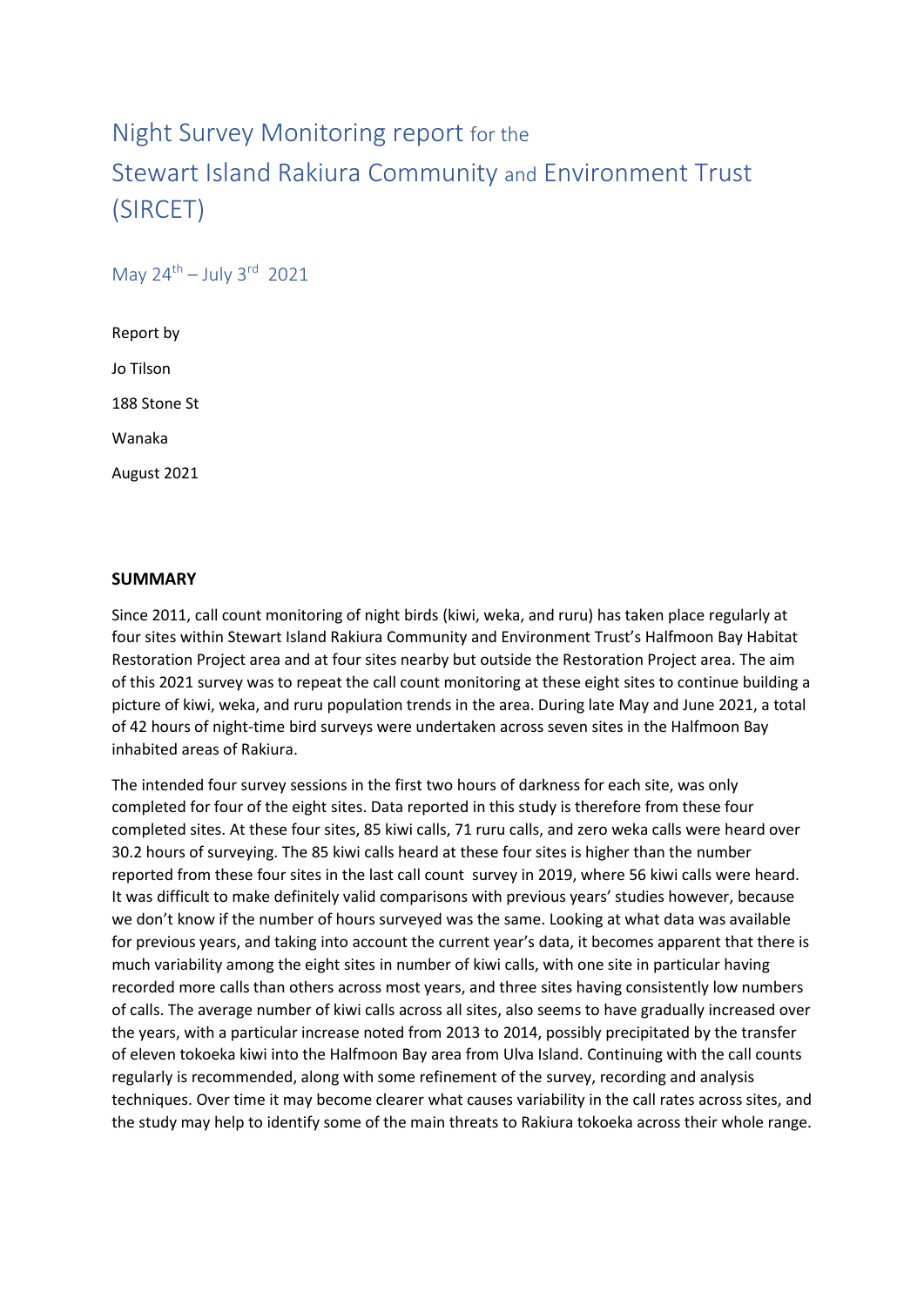# **INTRODUCTION**

#### **SIRCET Management Area**

The Stewart Island Rakiura Community & Environment Trust (SIRCET) is a non-profit organisation founded in 2003 to promote projects that benefit the Stewart Island / Rakiura community and its environment. The focus is predominantly ecological restoration through control of animal and plant pests. SIRCET's main project is the Halfmoon Bay Habitat Restoration Project (HMBHRP), which since 2003, has grown to protect 210 Hectares in the area from Ackers Point to Golden Bay Road. Animal pests controlled are rats, possums, and feral cats. HMBHRP also carries out bird monitoring, plant pest control, and re-vegetation; and much of the work is done by volunteers from the community. Eleven Southern tokoeka kiwi were also translocated to the area from Ulva Island in 2013.

## **Call Count Monitoring**

Call count monitoring is a tool that has been used for decades to detect the presence and absence of kiwi (and other night birds) and measure changes and trends in their populations over time.

Kiwi have very loud, distinctive calls that are sexually dimorphic, and territorial birds will call regularly during the night.

Survey techniques based on calls will only allow an estimation of relative abundance as not all kiwi call at the same frequency or volume. For example, males generally call about 2-3 times more frequently than females. In addition, the lower pitched calls of females do not carry as far as the whistle like calls of the males. Juveniles are normally silent in their first year and some non-territorial adults or sub-adult birds rarely call.

Although Call Count Monitoring will not account for all kiwi in an area, it is a fairly good way to determine distribution of territorial birds, especially if the survey is done outside of the kiwi breeding season (July-February). If surveying is repeated often enough it is possible to estimate population density and measure changes over time.

It is of critical importance when using this method to determine changes in a kiwi population over time, that survey methodology is replicated as closely as possible from year to year.

This method is the easiest, most inclusive, and least costly of all bird monitoring techniques, and is an excellent way of involving volunteers, young people and anyone wanting to learn about creatures of the night.

## **Previous Call Count Surveys in Halfmoon Bay Area**

Since 2011, call count monitoring of night birds has taken place (yearly from 2011 till 2015, and then in 2019) at eight sites (four within the HMBHRP area and four outside of it).

When the number of kiwi calls at each of the eight sites is averaged across these years, it can be seen that some sites have a considerably higher number of calls than other sites: Mapau Rd (in the non-treatment zone) had a relatively high number of calls while Trail Rd and Deep Bay (both in the treatment zone), and Ryans Creek (non-treatment zone) had relatively low numbers of calls (Figure 1). When all the sites were averaged for each year, it could also be seen that there was variation across years, with 2011 to 2013 having generally fewer kiwi calls than 2014 to 2019 (Figure 2). The translocation of 11 kiwi from Ulva Island in 2013 is likely to have contributed to this difference between year groups.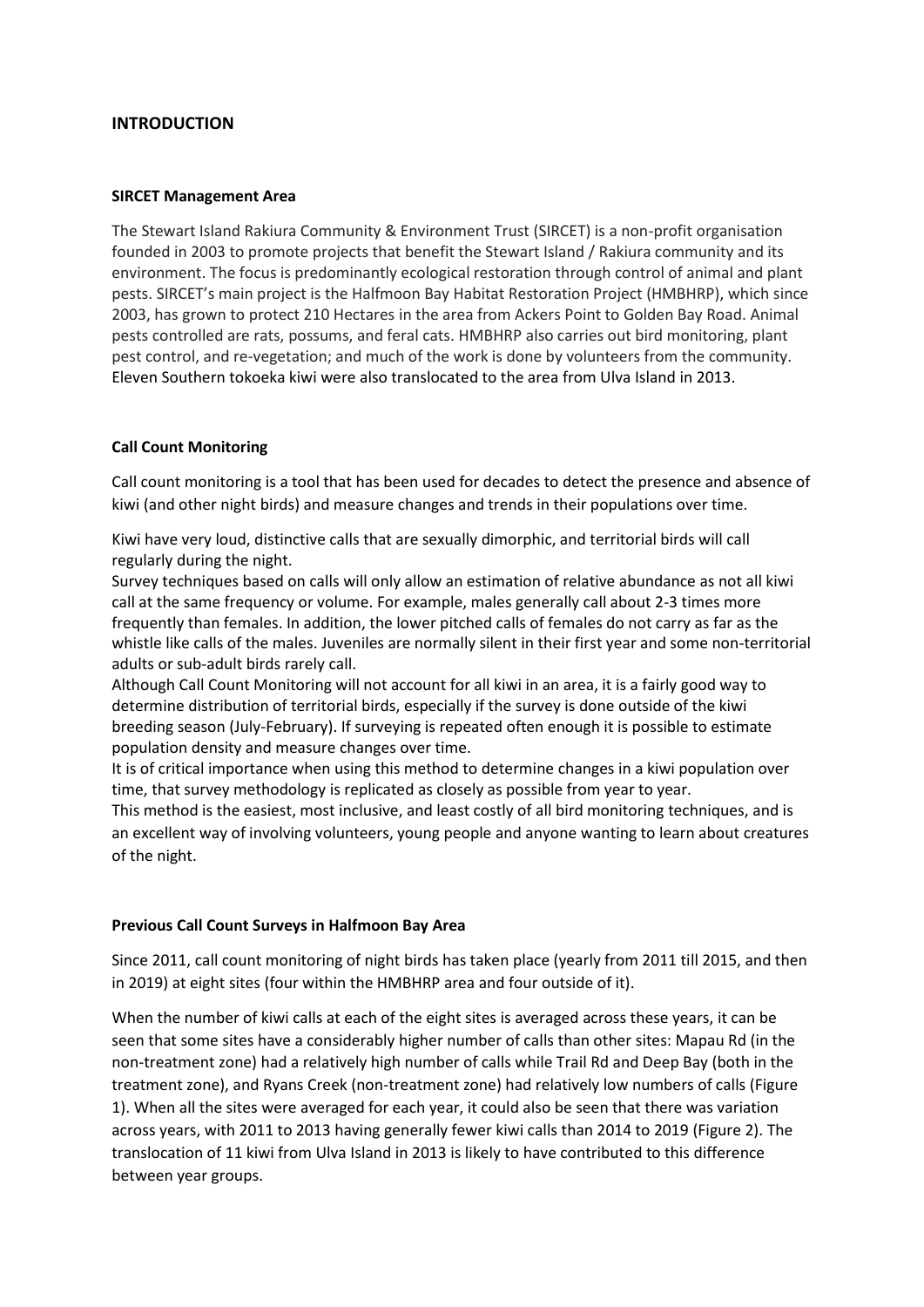

Figure 1. Number of kiwi calls at each site, averaged over the years 2011-2019<sup>1</sup>



Figure 2. Number of kiwi calls each year, averaged across sites.<sup>1</sup>

Number of weka calls showed few consistent differences between years or between areas, apart from the Moturau site having no weka calls at all (Figure 3), and 2011 having relatively few calls compared to most other years (Figure 4).

<sup>1</sup> Graph compiled from data presented in King, 2019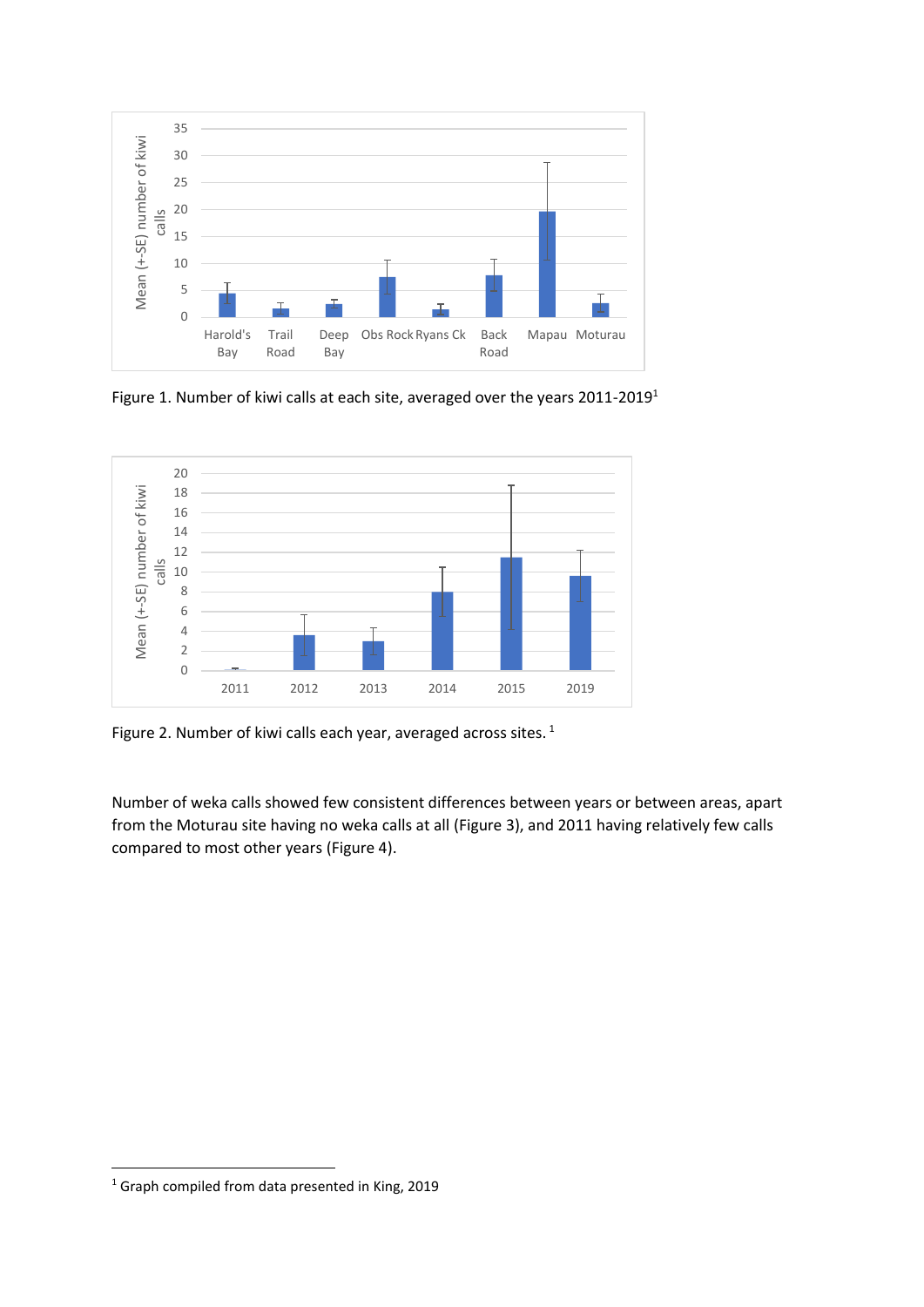

Figure 3. Number of weka calls at each site, averaged over the years 2011-2019<sup>1</sup>



Figure 4. Number of weka calls each year, averaged across sites<sup>1</sup>.

The most ruru calls have been heard at the Moturau site and the fewest at Trail Rd (Figure 5), while the year by year comparision of ruru calls showed fewer in 2011 than other years (Figure 6).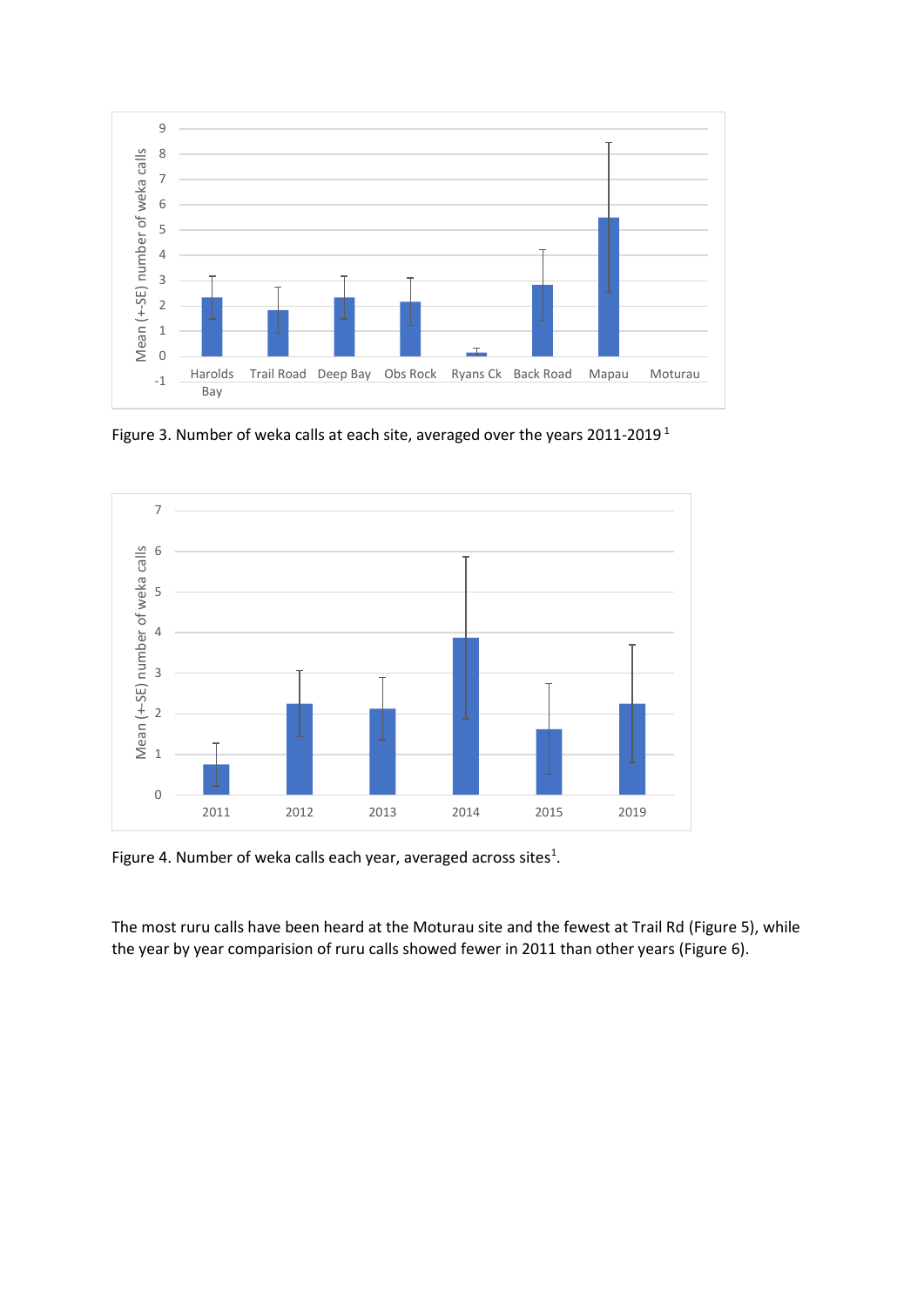

Figure 5. Number of ruru calls at each site, averaged over the years 2011-2019<sup>1</sup>



Figure 6. Number of ruru calls each year, averaged across sites $1$ 

# **Aim of this year's Call Count Survey**

The aim of this year's (2021) call count survey was to undertake kiwi, weka, and ruru call counts at the eight long-term monitoring sites, and report on the findings.

# **METHODS**

Seven from an original eight bird stations were surveyed between the 24<sup>th</sup> May and 3<sup>rd</sup> July as part of SIRCETS long term Tokoeka monitoring. Four of these sites were within the 210ha Halfmoon Bay Habitat Restoration Project on Ackers Peninsula ('Treatment Sites') and four were outside this area at road ends or similar easy to get to locations ('Non-Treatment' (previously referred to as 'Control Sites')). Due to safety concerns raised at one of the usual Non-Treatment sites (Fern Gully), this one was abandoned after one night, leaving just three non-Treatment Sites.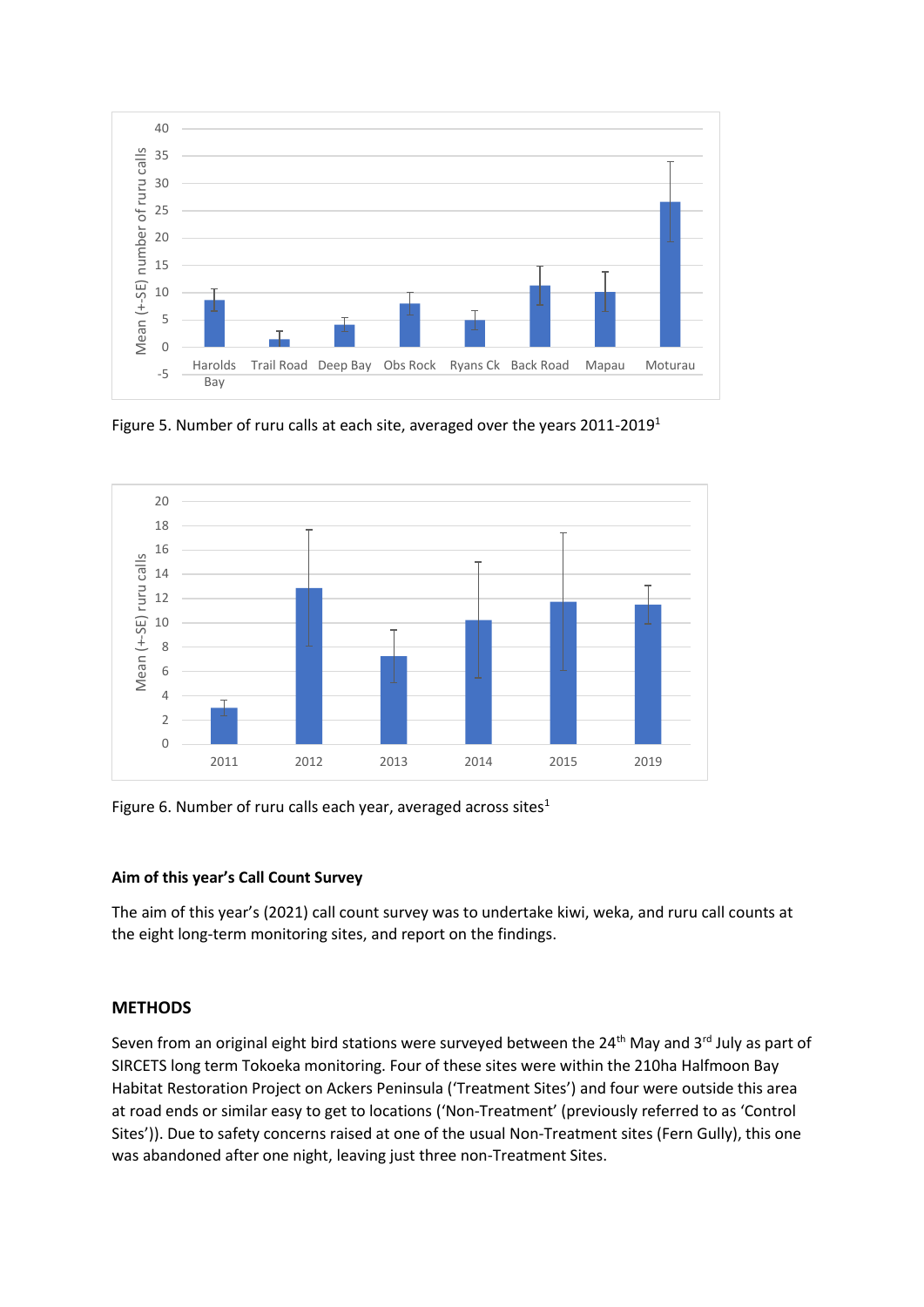

Map 1. Map of Halfmoon Bay area on Rakiura/Stewart Island, showing the eight survey sites.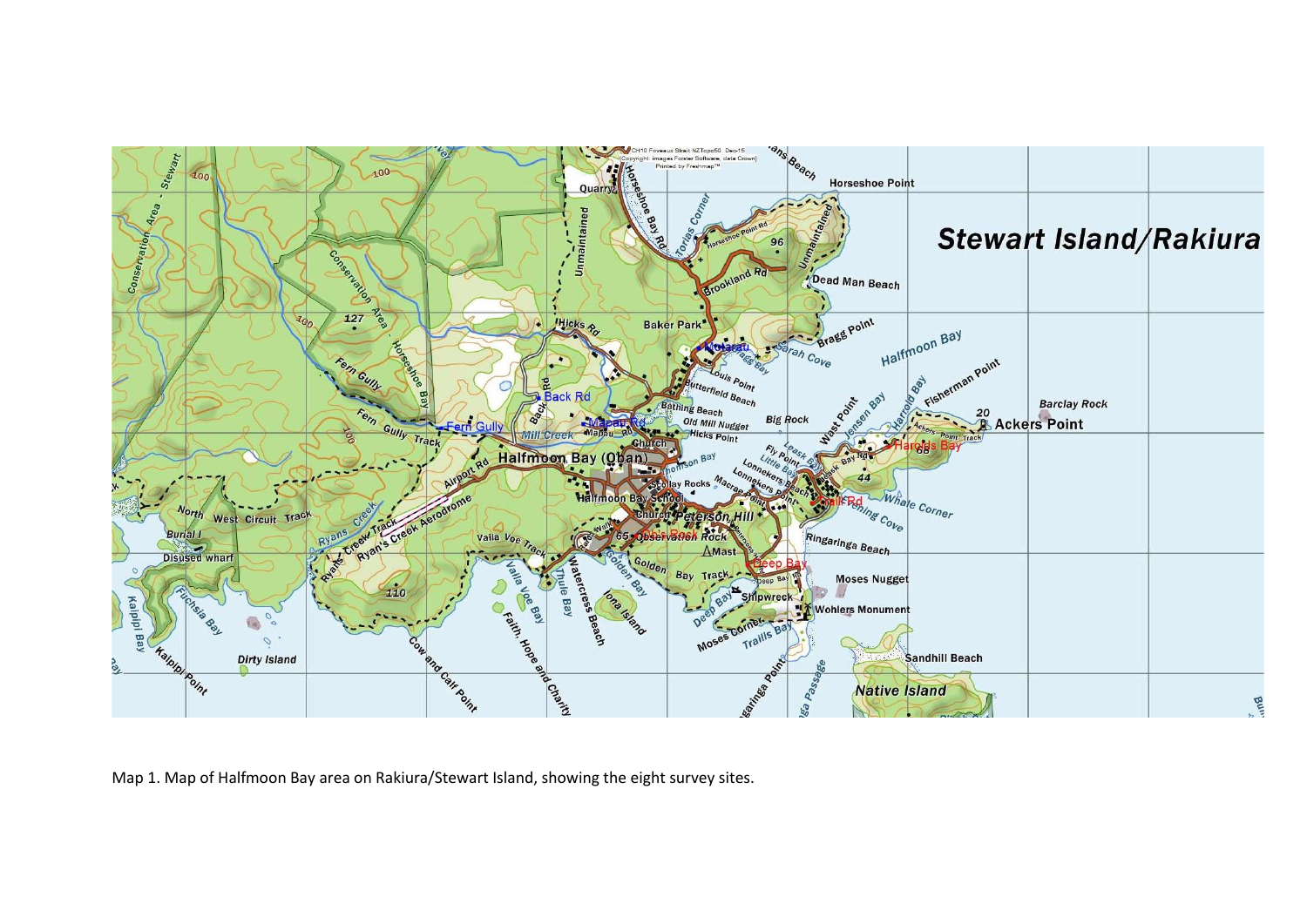Of the remaining seven sites, each was surveyed between one and four times, starting when civil twilight ends (45 minutes after sunset), as per recommendations (Colbourne and Digby, 2016).

Data was collected as listed on the Kiwi Call Scheme Cards outlined in the Kiwi Best Practice Manual (Robertson and Colbourne, 2017). The survey method is to simply sit or stand quietly recording all calls heard within that period. The sex, time, direction bearing and estimated distance of birds calling is noted and is later plotted onto a topographical map to get an estimate of number of birds within a specific area.

Data was entered onto an excel spreadsheet. Hourly call rates of each listen were calculated by adding up the total number of calls heard on that listen and dividing by number of hours surveyed.

The estimated number of individual kiwi at each site (based on direction, distance, and sex of each kiwi call) was noted where possible.

# **RESULTS**

# **Survey Effort**

A total of 21, two-hour call surveys were carried out over 12 nights by 9 volunteers, seven of whom are permanent residents of Rakiura Stewart Island. One survey was done per night per person and when possible for the first two hours of actual darkness. All surveys were done in optimal weather conditions (calm with little to no wind) except for the last surveys at both Observation Rock and Back Road which were done in light drizzle. At both latterly mentioned sites the call count was low which was probably attributable to the sub-optimal weather conditions (see Table 1).

As the project didn't start until the end of May, rather than the optimal starting time of April, and there was less volunteer availability during the remaining time, the intended four surveys of two hours each (ie eight hours of total survey time) was achieved at only four of the eight sites. Reported data from 2021 therefore relates only to these four sites. Two of these sites were in the Treatment Area: Observation Rock and Deep Bay, and two in the Non-Treatment Area: Back Road and Mapau Road.

# **Call Counts and Rates**

In 2021, when counting the four sites which had four surveys completed, there were 85 kiwi calls in 30.2 hours of listening. This gives an average call rate across the four sites of 2.81 calls / hour in 2021.

When separating data into each site, the average call rate ranged from 1.89 and 1.75 calls / hr at Observation Rock and Deep Bay, in the HMBHRP Treatment area, to 3.25 and 4.79 calls per hour at Back Road and Mapau Road in the non-Treatment area.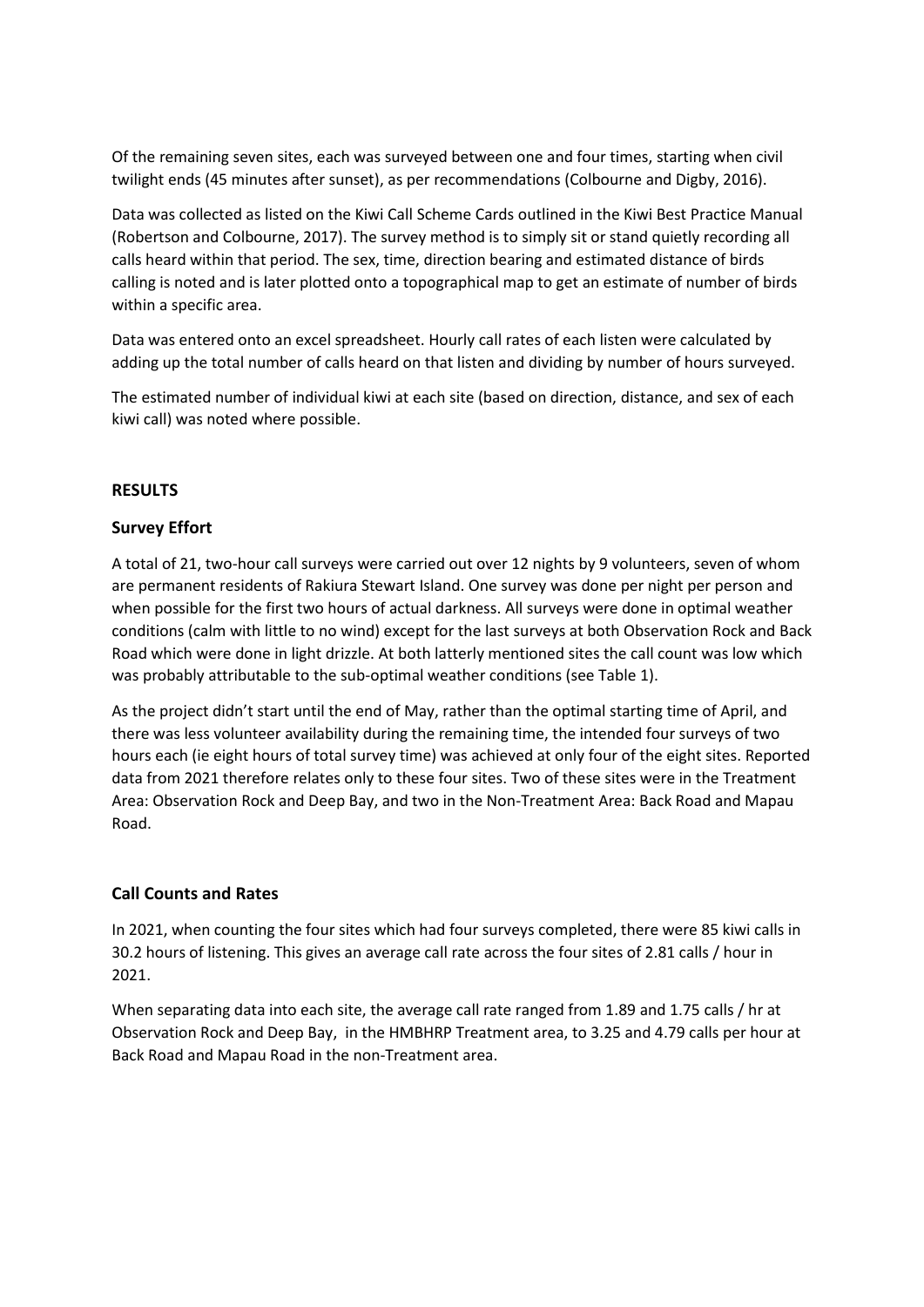**Table 1.** Number of kiwi calls heard in each survey at 4 sites, and the mean hourly call rate for each site (averaged across the 3 or 4 surveys per site).

| <b>Site</b>    | <b>Designation</b> | <b>Survey</b><br>Ħ |    |    |                | <b>Total</b> | Mean -<br>Calls / hr |
|----------------|--------------------|--------------------|----|----|----------------|--------------|----------------------|
|                |                    |                    | 2  | 3  | 4              |              |                      |
|                | HMBHRP:            |                    |    |    |                |              |                      |
| Obs Rock       | Treatment          | 9                  | 2  | 4  | 1              | 16           | 1.89                 |
|                | HMBHRP:            |                    |    |    |                |              |                      |
| Deep Bay       | Treatment          | $\overline{2}$     | 6  | 4  | $\overline{2}$ | 14           | 1.75                 |
|                | Non-               |                    |    |    |                |              |                      |
| <b>Back Rd</b> | Treatment          | 5                  | 7  | 12 | 2              | 26           | 3.25                 |
|                | Non-               |                    |    |    |                |              |                      |
| Mapau Rd       | Treatment          | ς                  | 10 | 6  | 13             | 29           | 4.79                 |

All of these four sites had more kiwi calls recorded in 2021 than in 2019 (Figure 7) and had the highest mean call rate since surveying first began in 2011.





# **Estimates of Kiwi Numbers**

When analysing data, it is useful to estimate number of paired or individual kiwi calling, based on direction of calls, time and bearing. This data can be plotted onto a map for giving general estimates of territory size. It is also useful to get an idea of how many birds are making the calls so as not to get an over inflated or under inflated idea of number of actual birds as opposed to number of calls or call rate.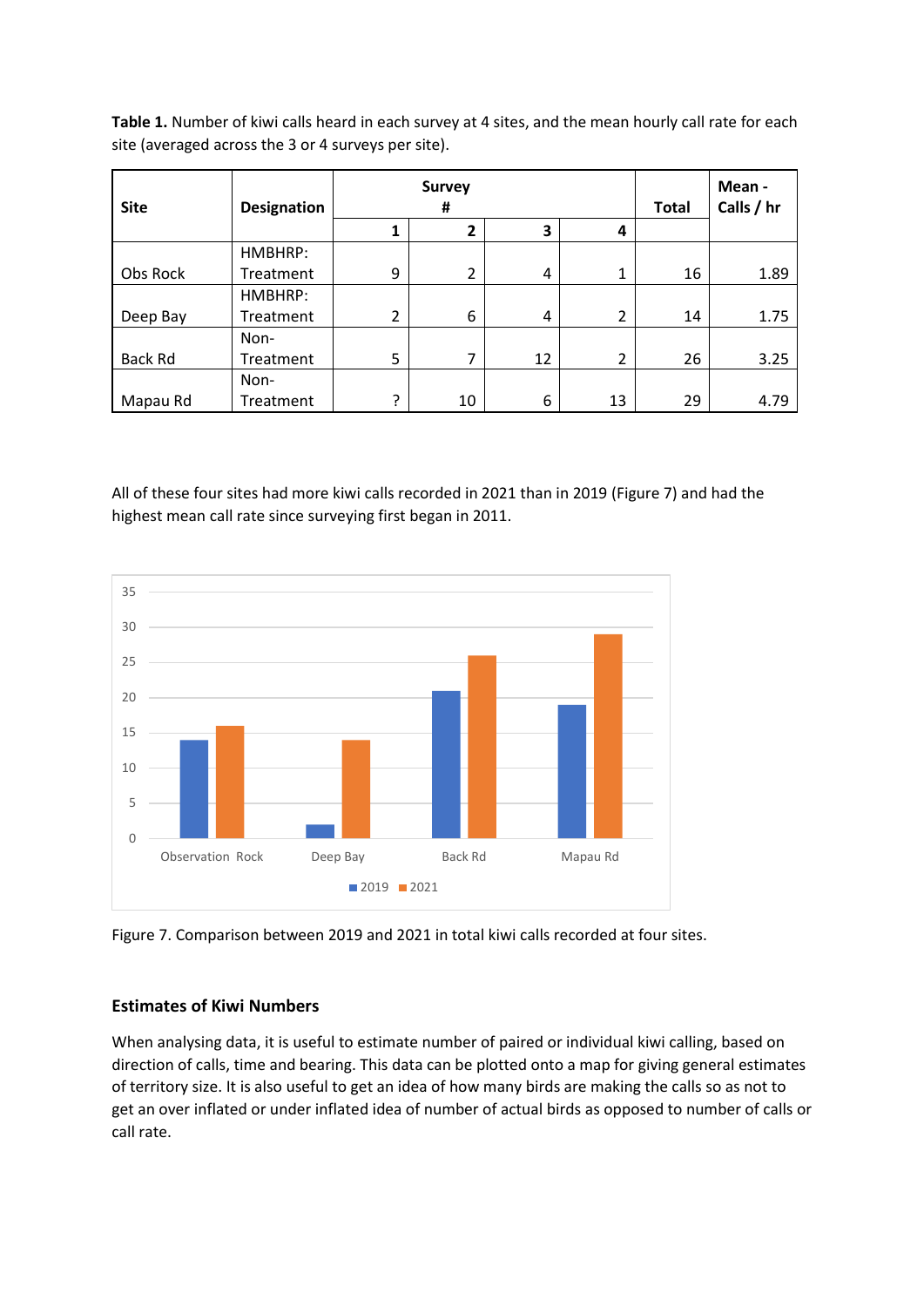But this is an option for people who are skilled and confident with the call count monitoring method and is not standard practice for most volunteer surveys.

An assessment was made of individual number of birds or paired kiwi heard at the four sites (see Table 2).

| <b>Site</b>             | <b>Designation</b> | No. of kiwi |
|-------------------------|--------------------|-------------|
| <b>Observation Rock</b> | <b>HMBHRP</b>      | 2 pairs     |
| Deep Bay                | <b>HMBHRP</b>      | 2 pairs     |
| Back Road               | Control            | 3-4 pairs   |
| Mapau Road              | Control            | 4-5 pairs   |

**Table 2.** Number of individual kiwi or kiwi pairs counted whilst doing surveys.

## **Comparison of 2021 Kiwi call records to numbers recorded since surveying began.**

**C**omparing call rates since surveying first began in 2011 is difficult because the author did not have access to any previous data and so it's impossible to tell how each survey was conducted, and number comparisons are only completely valid if we know that the data was collected in the same way each year. The only information obtained was the 2019 report and this only gave reference to total calls heard at each site. Therefore, I have made a simple table and graph comparing the total calls heard at each site between years. (Table 3, Figure 8). It can be seen that at Deep Bay and Back Rd, more kiwi calls were recorded in 2021 than in all previous years, while Mapau Rd and Observation Rock each had just one previous year where a higher number of kiwi calls had been recorded (with 2015 being higher for Mapau Rd and 2014 being higher for Observation Rock).

|                  | 2011 | 2012 | 2013 | 2014 | 2015 | 2019 | 2021 |
|------------------|------|------|------|------|------|------|------|
| Observation      | 0    |      | υ    | 19   |      | 14   | 16   |
| Rock             |      |      |      |      |      |      |      |
| Deep Bay         |      |      |      |      | 6    |      | 14   |
| <b>Back Road</b> |      |      | 11   | 4    |      | 21   | 26   |
| Mapau Road       | 0    | 17   |      | 17   | 62   | 19   | 29   |
|                  |      | 29   | 17   | 40   | 80   | 56   | 85   |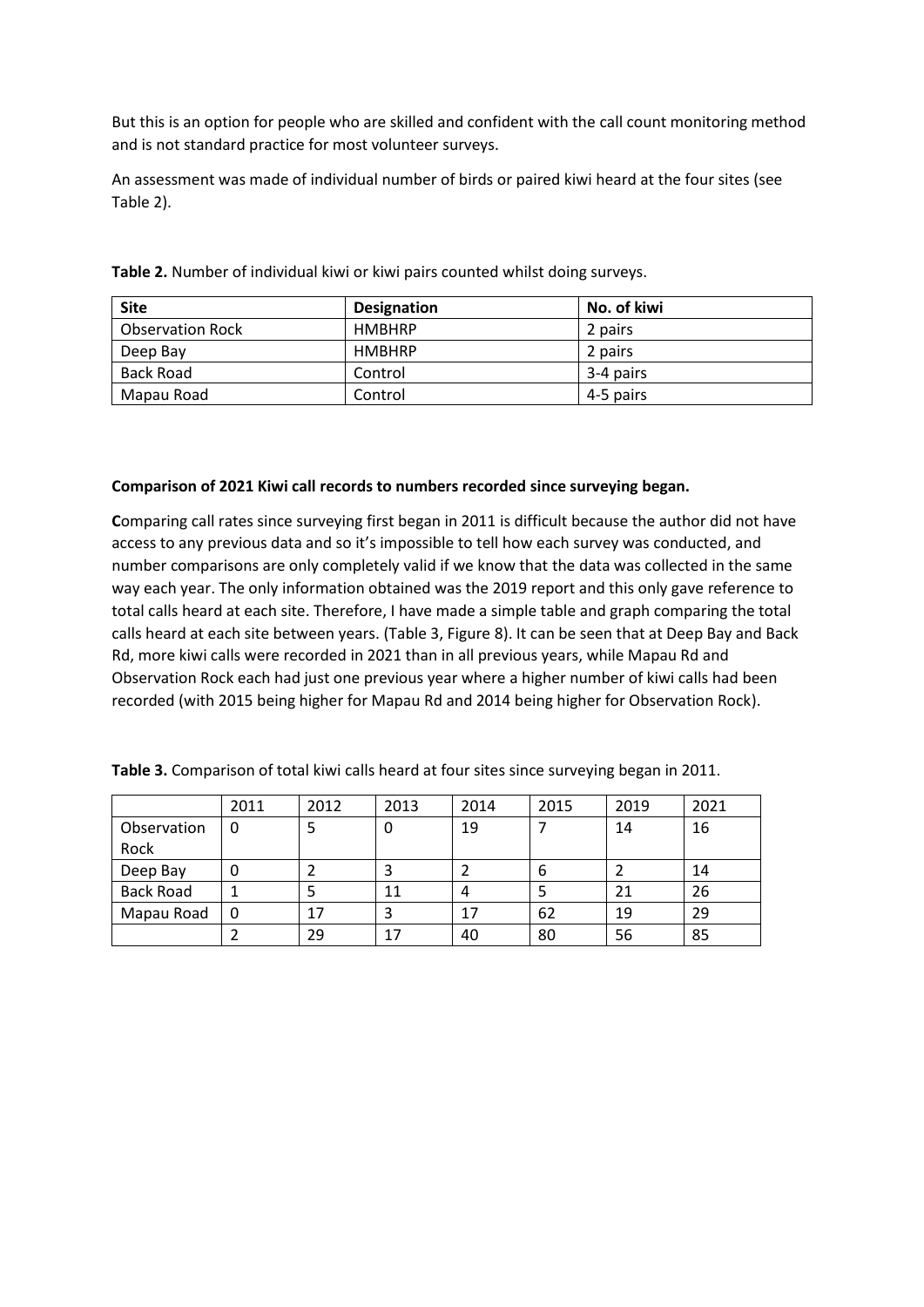

Figure 8. Comparison of total kiwi calls heard per site per year.

## **Ruru Calls**

Morepork or ruru were present at all sites and call rates varied between 1.9 and 4.5 calls/hour.

The only site that had reasonably good call numbers of ruru was Observation Rock and from the 12 calls heard the surveyors ascertained that there were three pairs responsible for the 12 calls heard on the first night. Ruru call numbers were higher at Observation Rock and Deep Bay (both in the Treatment Area) than in all previous survey years, while Mapau Rd and Back Road in the Non-Treatment Area had call numbers similar to the average of previous surveys (Figure 9, Table 5).

**Table 4**. Ruru calls per hour at each of the 4 sites that were counted in analysis (averaged across the 3 or 4 surveys per site).

| <b>Site</b>         | <b>Designation</b> |              | <b>Survey</b><br># |     |     | <b>Total</b>   | Mean -<br>Calls / hr |
|---------------------|--------------------|--------------|--------------------|-----|-----|----------------|----------------------|
|                     |                    |              | $\overline{2}$     | 3   | 4   |                |                      |
| Obs Rock            | <b>HBHPP</b>       | 12           | 5                  | 9   | 10  | 36             | 4.5                  |
| Deep Bay            | <b>HBHPP</b>       | 5            | 5                  | 2   | 3   | 15             | 1.9                  |
| Back Rd             | Outside            | 4            | $\overline{2}$     | 4   | 2   | 12             | 3                    |
| Mapau Rd            | Outside            | ን            | $\overline{2}$     | n/a | 6   | 8              |                      |
| <b>Trail Road</b>   | <b>HBHPP</b>       | 1            | 1                  | n/a | n/a | $\overline{2}$ | n/a                  |
| <b>Harold's Bay</b> | <b>HBHPP</b>       | $\mathbf{0}$ | n/a                | n/a | n/a | n/a            | n/a                  |
| <b>Motarau</b>      | Outside            | 3            | 2                  | n/a | n/a | 5              | 1.25                 |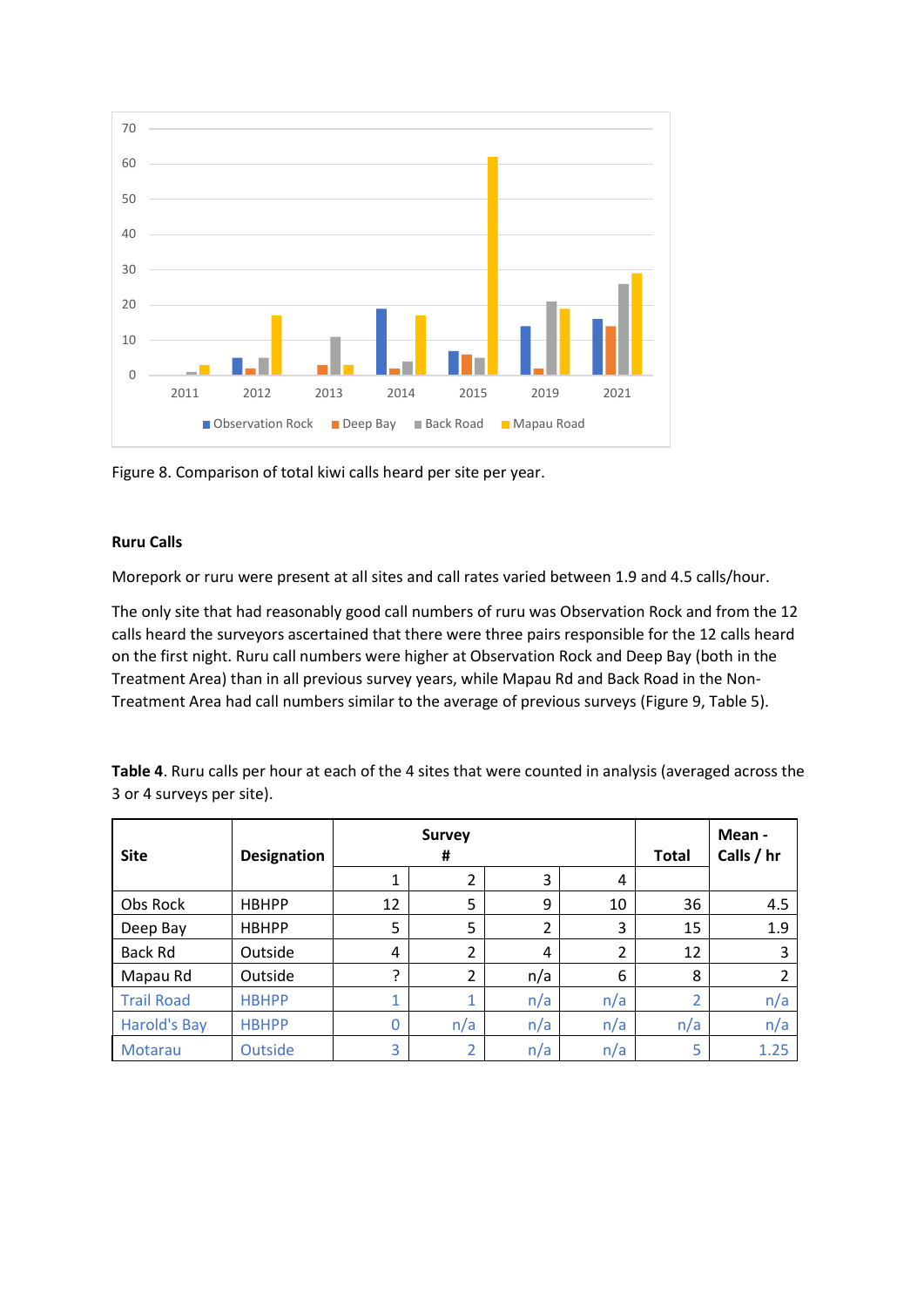|                         | 2011 | 2012 | 2013 | 2014 | 2015 | 2019 | 2021 |
|-------------------------|------|------|------|------|------|------|------|
| Deep Bay                |      |      |      |      |      |      | 15   |
| <b>Observation Rock</b> |      |      |      | 10   |      |      | 36   |
| <b>Back Road</b>        |      |      | 18   |      | 24   | 14   | 12   |
| Mapau Road              |      | 24   |      |      |      | 16   |      |

**Table 5.** Ruru calls by site, years 2011 - 2021



Figure 9. Total ruru calls heard at surveyed sites between 2011 and 2021

## **Weka**

No weka calls were heard at any of the sites surveyed.

## **DISCUSSION**

Kiwi and ruru calls recorded within four SIRCET monitored sites on Stewart Island / Rakiura have increased since monitoring first began in 2011. Weka calls on the other hand have decreased, with zero weka calls heard this year.

## **Kiwi**

Between 2011 and 2015, call counts were conducted annually and within that time, (February 2013) eleven kiwi (age unknown) were translocated into the 120 ha Halfmoon Bay Habitat protection area (HMBHRP) from Ulva Island. The initial increase in kiwi calls heard at many of the sites in both the Treatment and Non-Treatment Areas could be at least partly due to this translocation. We don't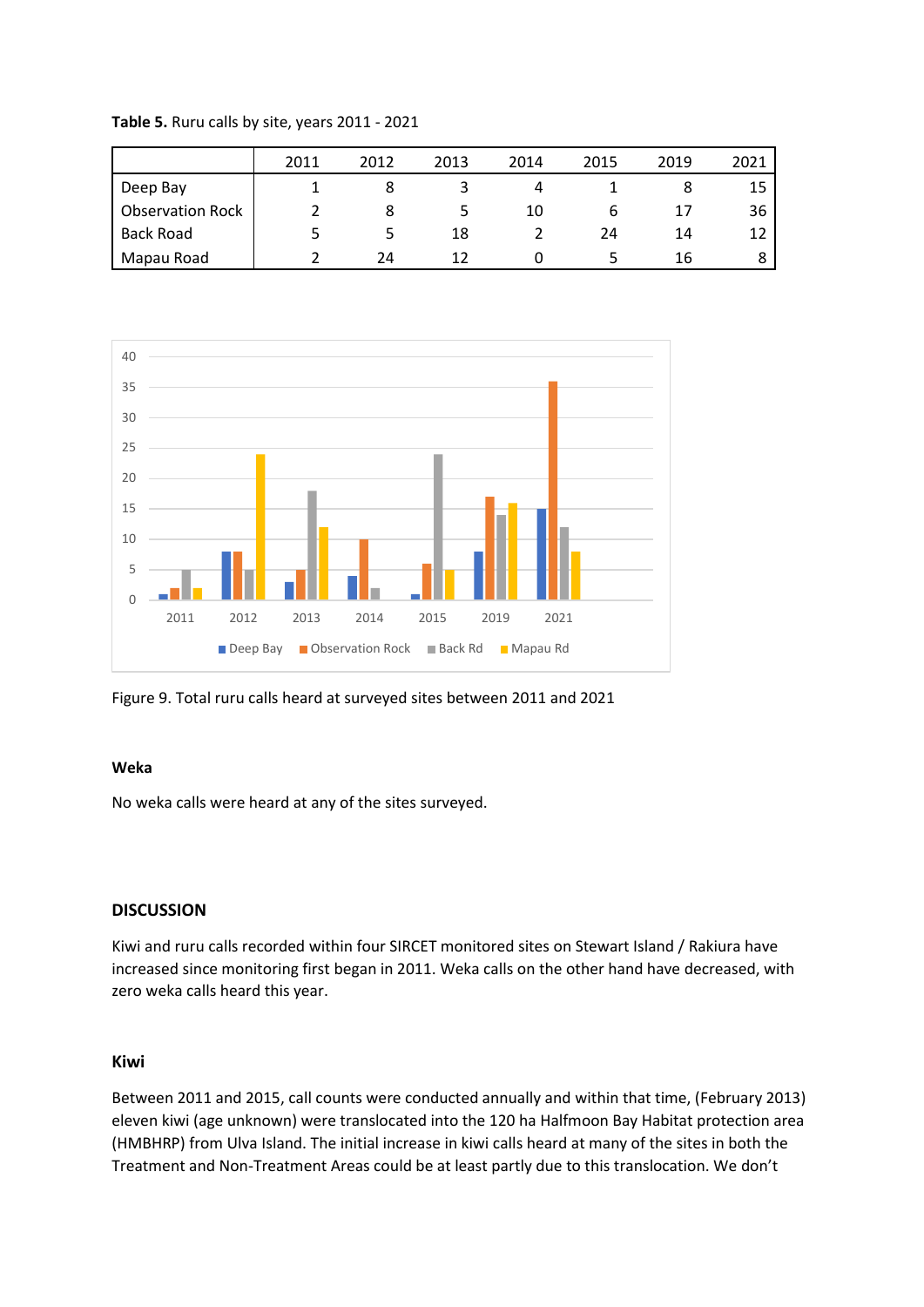know the exact locations where the kiwi were released, but many previous translocations of adult and sub-adult kiwi of other taxa, have shown that some individuals can disperse several kilometres from their release site.

Since 2015, additional call count surveys conducted in 2019 and 2021 have shown further increases across all sites, including the non-protected sites, and this is encouraging.  $\odot$ 

Rather than just recording number of calls heard, it is standard practice to establish the kiwi call rate (kiwi calls/hour) for this type of survey. In 2021 the average kiwi call rate for each of the 4 surveyed sites was calculated as well as the average number of calls per hour overall. The average kiwi call rate in 2021 across the four sites surveyed appears to have increased from 1.7 to 2.8 calls per hour (assuming that the number of hours surveyed was the same in previous surveys).

The apparent increase in call rates at these four sites are not necessarily indicative of a population increase, as there is year to year variation in many factors that may influence call rates. Only when a consistent trend is seen over a number of successive years can it be concluded that a change in call rate indicates a true change in population. It's also worth noting that the increase in call rates was seen in both Treatment and Non-Treatment sites, so if there was indeed an increase in population, these results don't help us identify the cause of the increase (apart from the 2013 kiwi release, which could have helped increase populations at any of these sites).

Rakiura tokoeka are thought to be the most abundant of the four tokoeka taxa (Haast Tokoeka, Northern Fiordland tokoeka, Southern Fiordland tokoeka, Rakiura tokoeka) with an estimated population of 13 000. However according to New Zealand's Threat Classification System, they are still considered Threatened: Nationally Endangered, largely due to an observed decline of greater than 70% in the main studied population at Mason Bay (Robertson et al, 2016) between 1993 and 2008 (Robertson et al 2019). In addition to the observed decline, they are also considered Data Poor (eg it is not known what the major threats are to their population). The reason they are in better numbers than other mainland taxa is likely to be due to the island having no mustelids, as much research has shown that the number one threat to North and South Island kiwi taxa is predation of the young by stoats. It is imperative that the island's mustelid-free status continues. It was hypothesized that the large decline seen in the Mason Bay population, was due to cat predation on young kiwi, and a further long-term study site at Port Adventure was started in 2011, to determine whether this population was showing similar trends. Happily, this study site has shown signs of good survival of young kiwi, despite reports of cat presence, and it is now hypothesized that the Mason Bay decline may be related to habitat changes as grassland is reverting to flax, tussock and scrub (Robertson et al 2019).

In the Rakiura inhabited area kiwi are frequently heard and often seen, out and about, on the playing fields or along the road verges at night. Despite this and even though calls recorded have been increasing, a call rate of 2.8% is comparatively low (although some of the survey sites do not have very good coverage and this could be partially to blame). In this 2021 call survey, the two Non-Treatment sites that we got had sufficient data for, had higher call rates than the two Treatment sites. It is worth noting here that these two Non-treatment sites have historically had the highest numbers of calls of all the Non-treatment sites (and in the case of Mapau Road, the highest call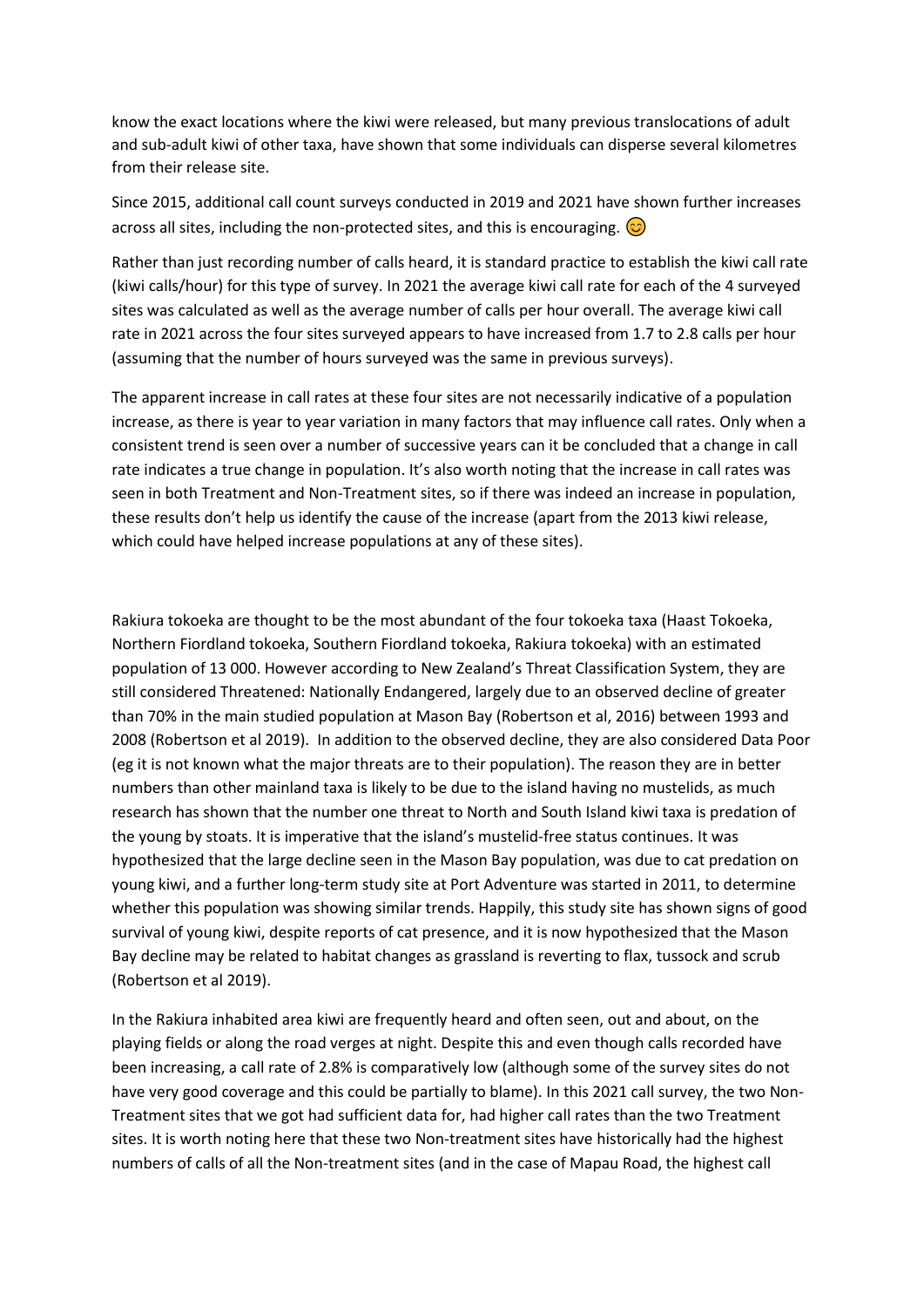numbers of all eight sites), so it is unwise to read much into this as all the sites have always been quite variable in kiwi calls regardless of whether they are in the Treatment or Non-Treatment zone (Figure 1). Mapau Road and Back Road have the most contiguous forest habitat (uninterrupted by housing development) around them of all the sites, and this may be relevant to the higher kiwi call rates. When analysing future surveys (and if possible looking at past records) it may also be worth overlaying call data from Treatment sites, with trapping and tracking tunnel data, to see if presence/density of mammals can be correlated with call rates.

## **Weka**

There were no weka recorded during this survey.

## **RECCOMMENDATIONS**

It is imperative that call count monitoring is continued at least every three years and ideally at all seven or eight sites. If possible, site locations could be tweaked slightly to improve coverage.

All volunteers should record their calls on the same form and the data entered onto an excel spreadsheet. Results can then be averaged per site and overall for the year.

When doing the surveys using volunteers, it would be ideal to standardise the methods; i.e. counts should be started at the same time of night (first part of the night or 45 min after sunset) and the same forms used. One person adopting a site in order for that person to build a picture of kiwi presence in that area.

Training would ideally be given with all volunteers together prior to surveying commencing and some ground truthing of the way distance is recorded may need to be investigated. This could be simply a matter of having two people do the listen together so that they could accurately deduce the distance they are likely to have heard in relation to topography.

Counts should also be started earlier, in April so that there is more time to get through the sites if there are not as many volunteers available.

## **ACKNOWLEDGEMENTS**

Thankyou to the SIRCET Trustees that gave their time to meet me when I came over to assist with the surveys. Thankyou to Becky Bell the at the time administrator for SIRCET. For volunteering their time; Ye Pei Chung, Belinda Dobbins, Andrew Eastwood, Sharon Pascoe, Bridgette Carter, Melanie Carriere, Shona Sangsta and Shona Me Kee as well myself.

## **REFERENCES**

Colbourne R. & Digby A., 2016. Call rate behaviour of brown kiwi (*Apteryx mantelli*) and great spotted kiwi (*A. haastii*) in relation to temporal and environmental parameters. DOC Research and Development Series 348